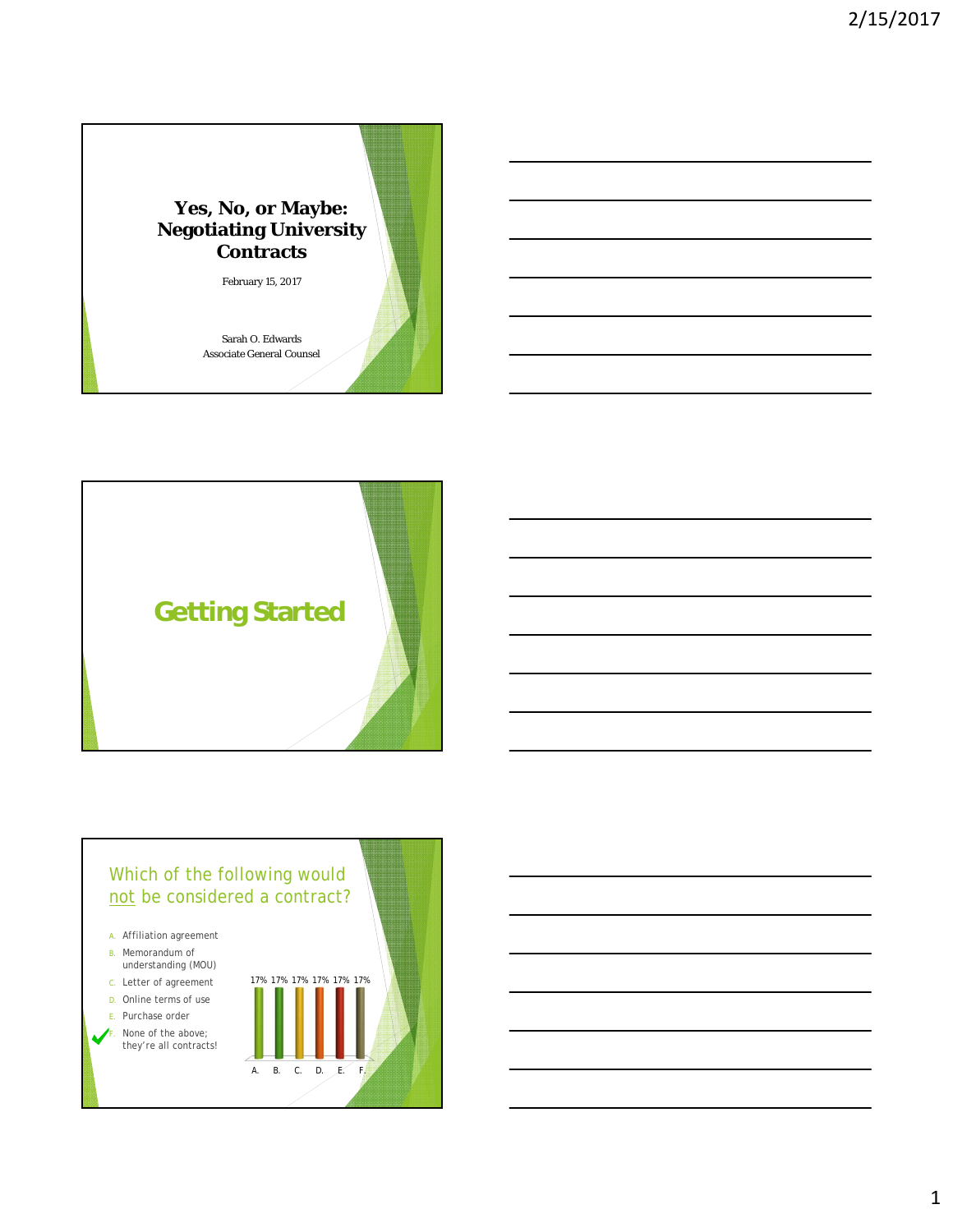#### University Policy 603.1

- A **Contract** is any document that legally binds the University to another party, including any agreement in which either party promises to take specific actions or to refrain from taking certain actions.
- A Contract might or might not involve the payment of money.
- ▶ Online terms and conditions that must be accepted prior to using a product or service are also considered Contracts under this Policy.

#### Your Best Friends . . .

(1) The Contract Checklist: legal.uncc.edu/legal-topics/contracts/contract-checklist

(2) Guidelines for Accepting Digital or Electronic Signatures: legal.uncc.edu/legal-topics/contracts/guidelines-acceptingdigital-or-electronic-signatures

(3) What to Consider Before Signing a Contract: legal.uncc.edu/legal-topics/contracts/what-consider-signing-contract

(4) Signature Authority Chart: ledu/files/media/Signature ب ساب ہے۔<br><u>.edu/sites/legal.uncc</u><br>hart.pdf

(5) Your friendly neighborhood attorney: sarah.edwards@uncc.edu

#### Finding Your Bearings

- What product or service is being provided here?
- Does the university need to provide information (student, personnel, financial, etc.) to the other party to make it happen?
- Will the other party have access to university facilities or IT networks?
- What could go wrong with this arrangement (if the product or service doesn't work as intended, if the other party discloses our information, if the other party damages our property, etc.)?
- Are any documents mentioned (attachments, appendices, linked terms and conditions, etc.) that aren't included?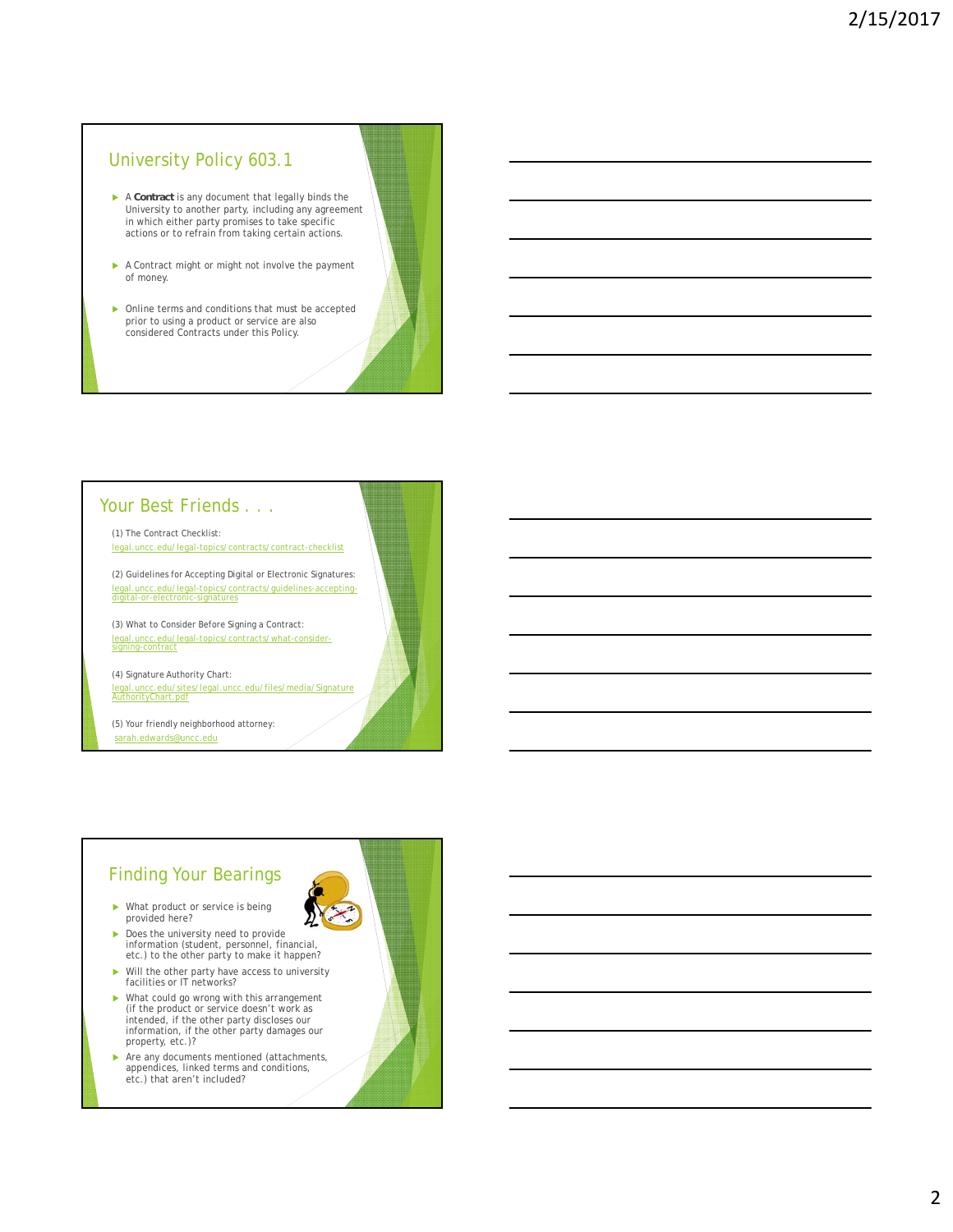

#### Deal breaker #1: Waiving immunity

 $\blacktriangleright$  Sovereign Immunity = the state cannot be sued

- NC has given up its sovereign immunity only for certain limited claims (G.S. 143-291, et seq.)
	- only for harm resulting from negligence
	- $\triangleright$  only up to \$1,000,000
- $\blacktriangleright$  Issues affected by this principle:
	- $\blacktriangleright$  indemnification
	- $\triangleright$  substantive law/jurisdiction (G.S. 22B-3)
	- $\blacktriangleright$  binding arbitration

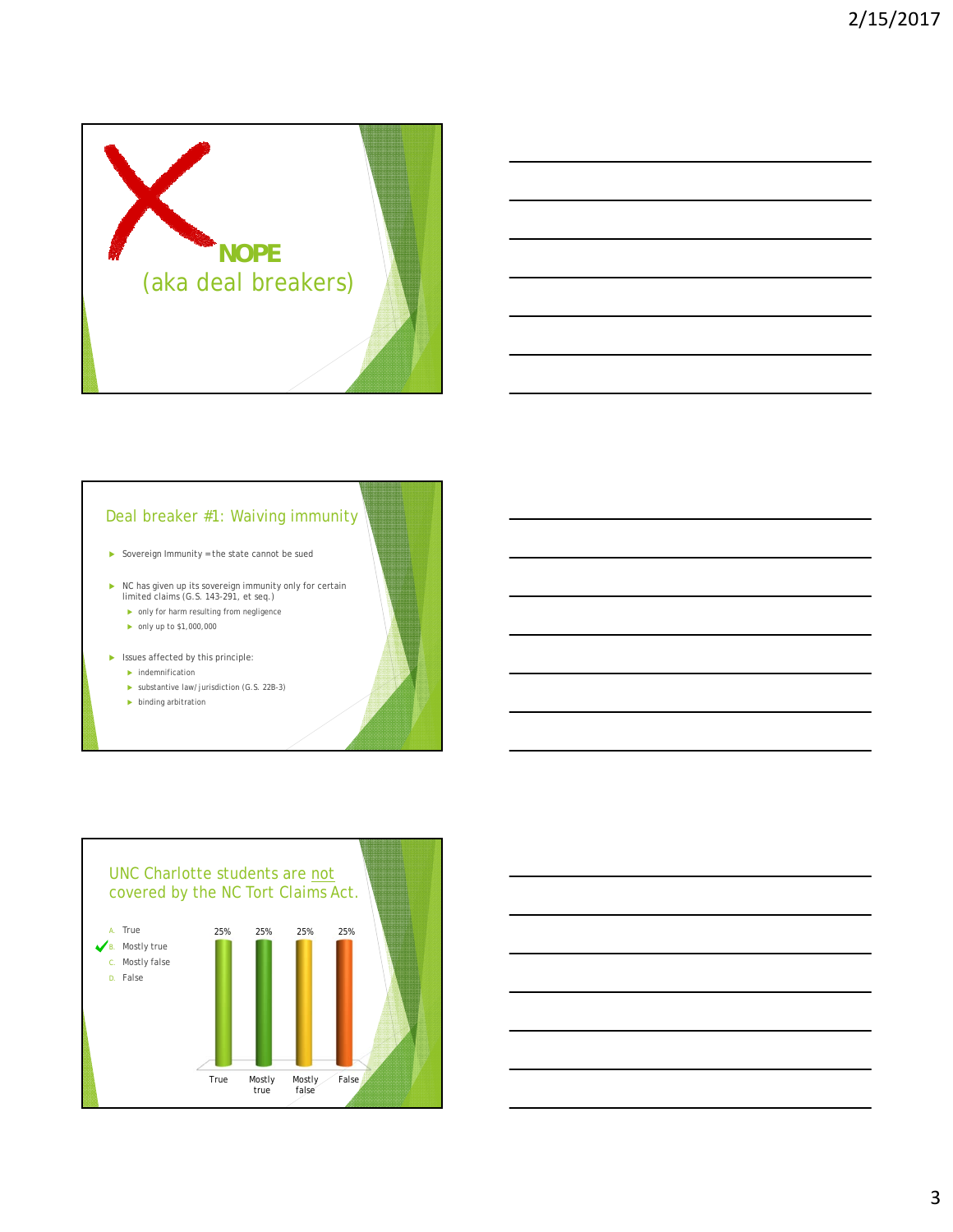# $\blacktriangleright$  Key words — "indemnify" "release" "defend" "hold harmless" "waive" **The University can agree to cover:**  personal injury and property damage  $\blacktriangleright$  based on the negligence of our employees (not students!) ► up to \$1,000,000 Get the Tort Claims Act language in there! ("Only in the manner and to the extent permitted by the North Carolina Tort Claims Act, N.C.G.S. 143-291, *et seq.* and without waiver of its sovereign immunity, . . . .") Indemnification

## Negotiating Substantive Law

(1) Strong preference = North Carolina law

"This Agreement shall be construed, governed, and enforced by and in accordance with the internal laws of the State of North Carolina without regard to its conflict of laws provisions."

(2) Second option is to delete any reference to which law governs (i.e. remain silent)

**D** good if services performed in NC

(3) Last option (and only if the contract is very important and the other party will not budge after multiple attempts):

• "Any action or proceeding seeking to enforce any<br>provision of, or based on any right arising out of, this<br>Agreement may be brought against a party to this<br>Agreement only in the state or federal courts in the<br>state of th

#### Other deal breakers

- $\triangleright$  No-hire clauses (G.S. 126-14.2(a))
- Non-competition clauses (G.S. 143, Article 3 (bidding))
- Attorneys' fees, court costs, etc. (G.S. 143-291 et seq.)
- ▶ Personal liability (Defense of State Employees Act (G.S. 143-300.3 et seq.))
- Contract with employee or family member (University Policy 603.2)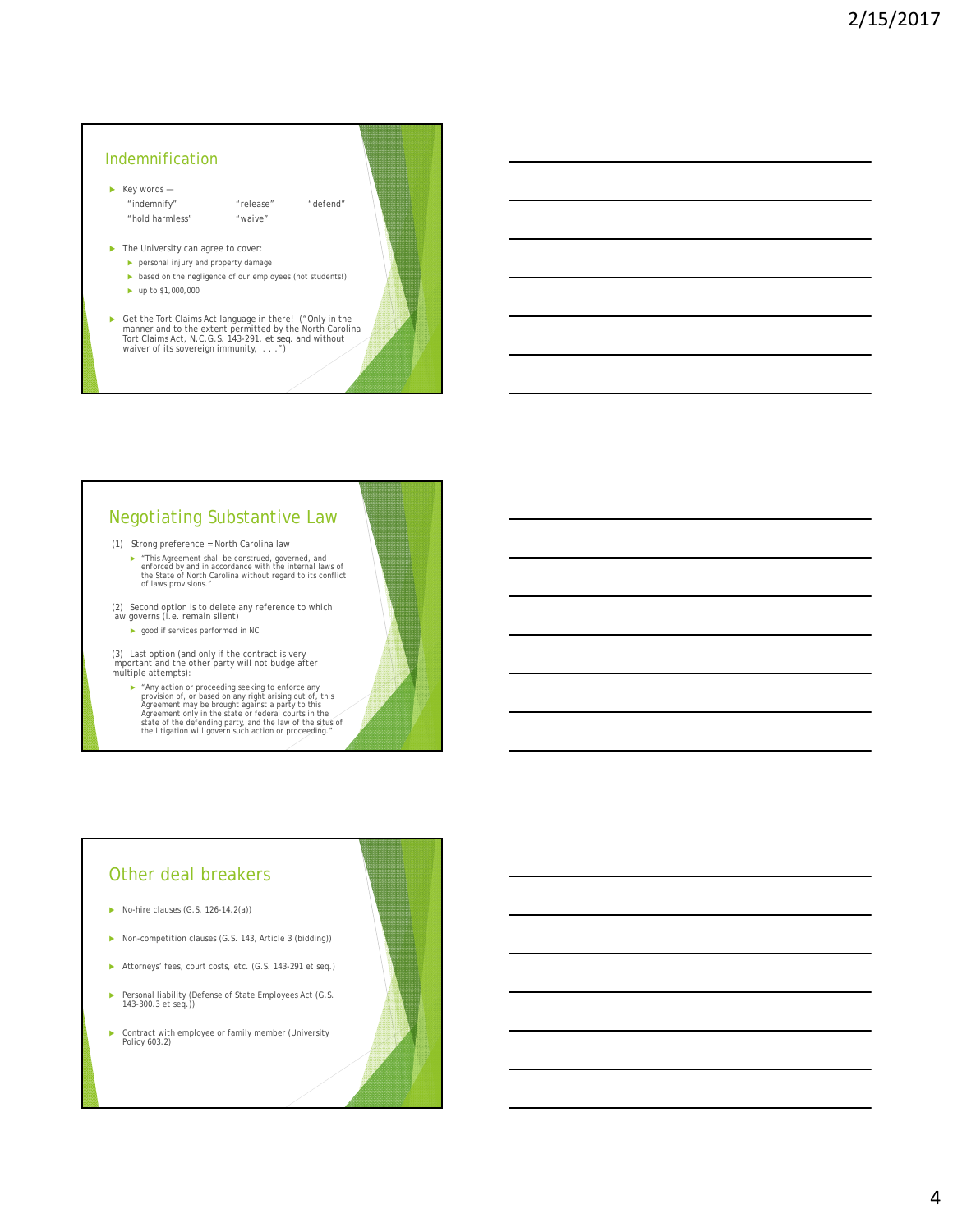#### Quick fix for no-hire clause

University agrees that during the term of this Agreement,<br>and for a period of two (2) years following the last<br>rendering of services by Company, University shall not<br>directly <del>or indirectly s</del>olicit<del>, or be solicited by or</del> a salaried employee or independent contractor, any<br>Company employee that was assigned to University's project or account.



#### Risky terms

#### Alters legal protections

- statute of limitations
- $\blacktriangleright$  injunctive relief (agree to irreparable harm) **I** liquidated damages/cancellation fees
- ▶ waiver of trial by jury (G.S. 22B-10)
- $\blacktriangleright$  Limits liability
- Forfeits control over lawsuits
- Best efforts/warranty
- Business Associate Agreements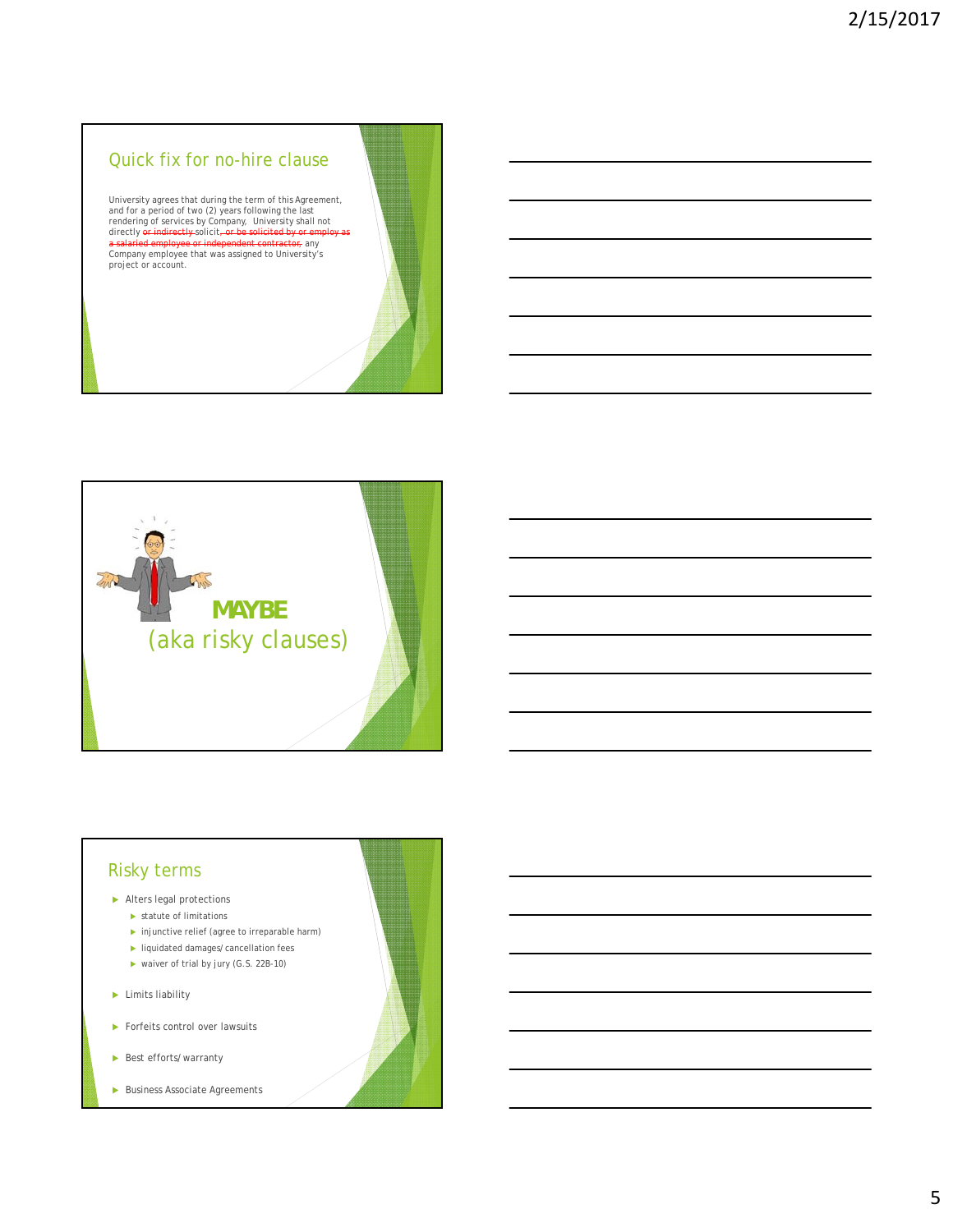#### Quick fix for injunctive relief

University understands and acknowledges that the disclosure of Company's confidential information wouldmay give rise to irreparable injury and, as<br>such, that Company has the right to <u>seek</u> equitable<br>and injunctive relief to prevent the unauthorized<br>disclosure of its confidential information.

#### More risky terms

- Use of University name/logo/trademarks in advertising
- ▶ Acceleration clauses
- **Late payment penalties**
- ▶ Liens on state property G.S. 44A-34
- ▶ Confidentiality ► G.S. 132-1 et seq.

#### Quick fix for confidentiality

If the contract defines "Confidential Information," simply add a sentence that reads:

"Confidential Information" does not include any information that is required to be disclosed by law, including but not limited to the North Carolina Public Records Act, N.C.G.S. § 132-1, et seq.

 We can also agree to notify the other party prior to disclosing its information in response to a public records request or subpoena.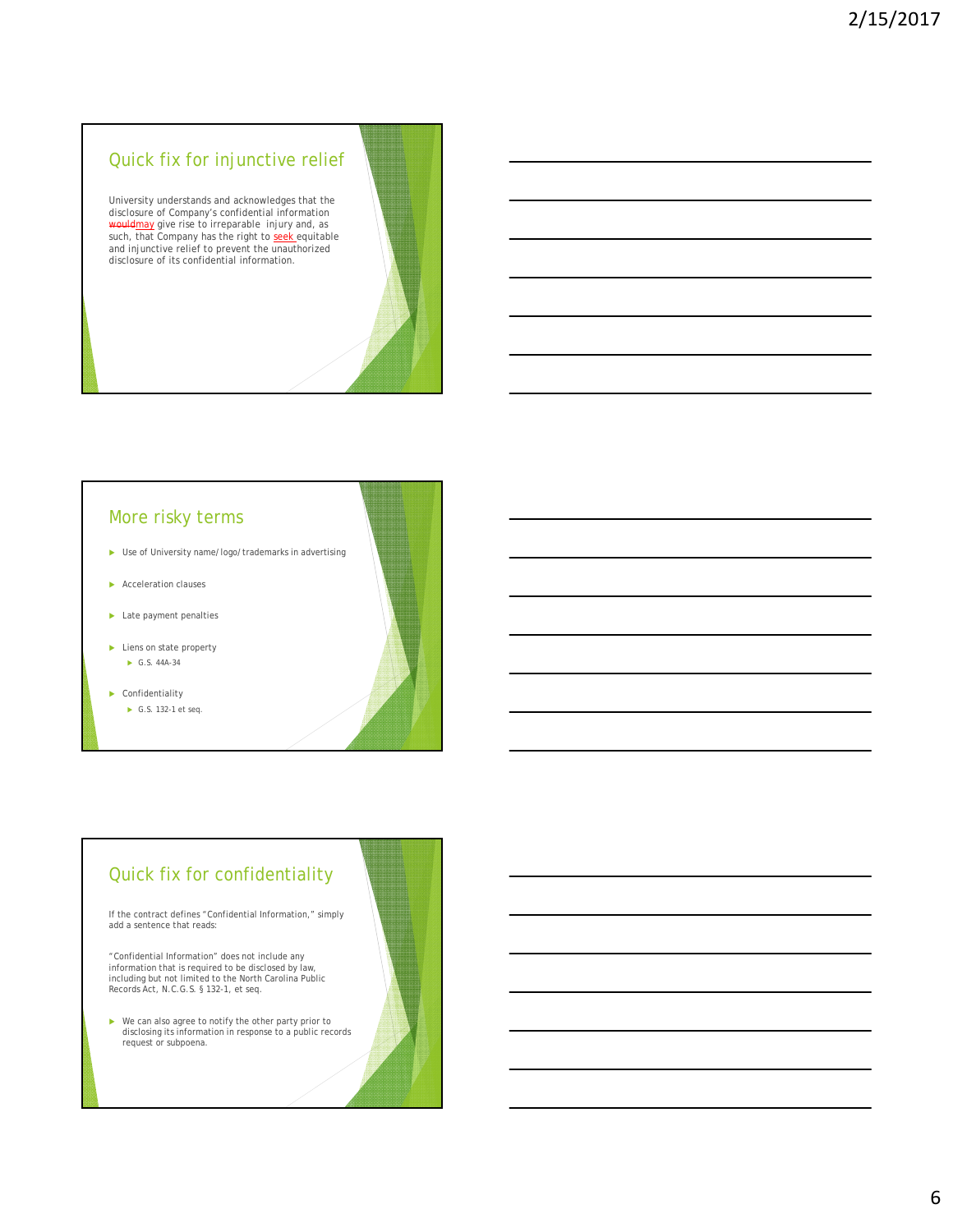

#### Essential terms

- Audit provision
	- ▶ required (G.S. 143-49(9))
- E-Verify provision  $\blacktriangleright$  required (G.S. 143-48.5)
- Nondiscrimination language required by federal law
- ▶ Iran Divestment Act
	- required by G.S. 147-86.55, *et seq.*
	- if contract value is greater than \$1,000

# Americans with Disabilities Act  $\blacktriangleright$  based on federal law  $\blacktriangleright$  for electronic or information technology ▶ Criminal background check provision **F** required by University Policy 101.23 if contractor works with sensitive populations or has access to secure areas Essential terms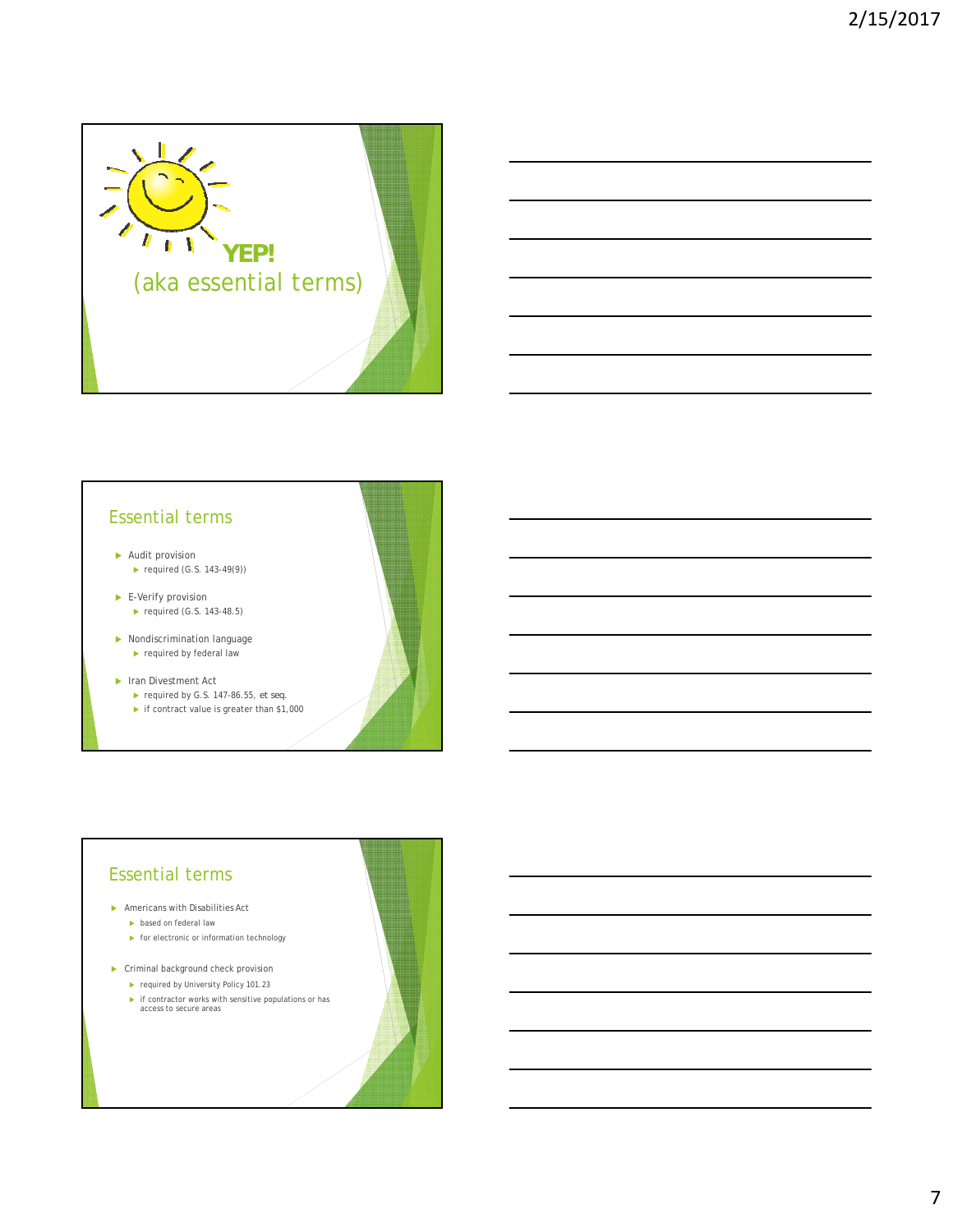## Which of the following situations would require the addition of a CBC provision?

- A. The College of Business<br>
purchases a new software<br>
program to manage all of its<br>
students' information, including<br>
grades and class schedules.
- B. Housing and Residence Life contracts with a construction company to renovate its common area lounges in Scott Hall.
- C. The chancellor's office purchases new chairs and tables for its conference room that will be delivered to Cato Hall.





#### Additional issues to notice

 $\blacktriangleright$  Insurance

 $\blacktriangleright$ minimum insurance requirements from Risk Management

**Default provisions**  $\blacktriangleright$  remember time to cure

**Tax issues** 

- ▶ Unrelated Business Income Tax (UBIT)?
- Multi-year terms
- Warranties/representations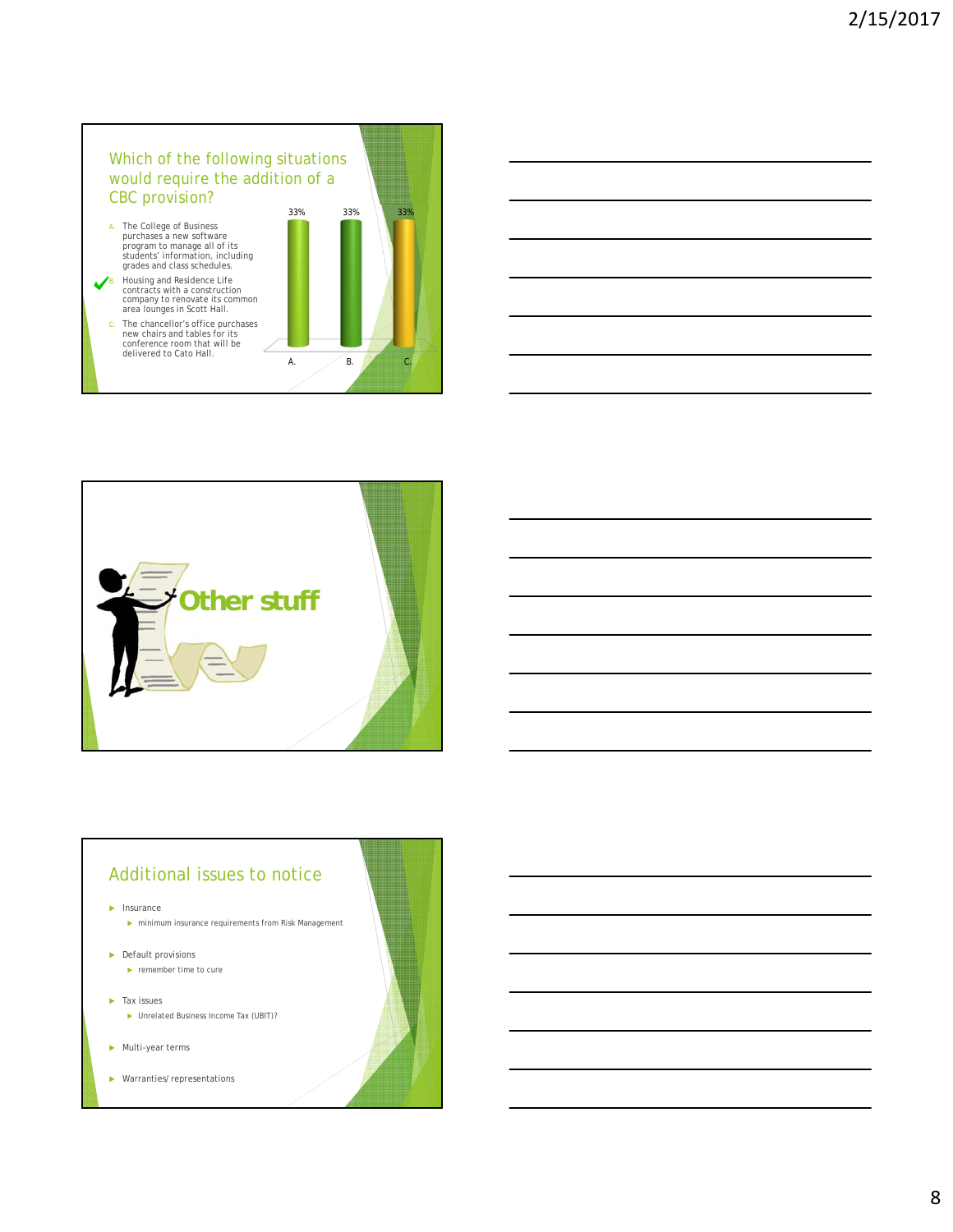## Additional issues to notice

- $\blacktriangleright$  Intellectual property rights
	- patents (Univ. Policy 301)
	- ▶ copyright (Univ. Policy 315)
	- $\blacktriangleright$  tax-exempt bonds (*e.g.* new science building)
- $\blacktriangleright$  Publication rights
	- BOG policy (UNC Policy Manual 500.1)
	- ▶ Export controls (Univ. Policy 316)
- **Personal services/independent contractor status**
- $\blacktriangleright$  Personal identifiers
	- G.S. 132-1.10 & 14-113.20(b)
	- FERPA/HIPAA

#### FERPA

Scenario: The College of Business purchases a new software program to manage all of its students' information, including grades and class schedules.

Add: Agency acknowledges that for the purposes of this<br>Agencement it will be designated as a school official with<br>legitimate educational interests in the students' education<br>records, and Agency agrees to abide by the limit disclose it to any third party except as provided for in this Agreement, required by law, or authorized in writing by the University.

# Data/information

Data sharing (from them to us)

**Dimensity Policy 311.9** 

Data sharing (from us to them)

- ▶ Does contract involve information that needs to be kept secure (e.g. student info, financial info, personnel info, SSNs, medical info, etc.)?
- $\blacktriangleright$  Is the University able to retrieve the information from the company promptly in order to respond to public records requests?
- Will the company keep the information secure (physical and/or electronic) ?
	- OLA has one-page Data Protection Agreement template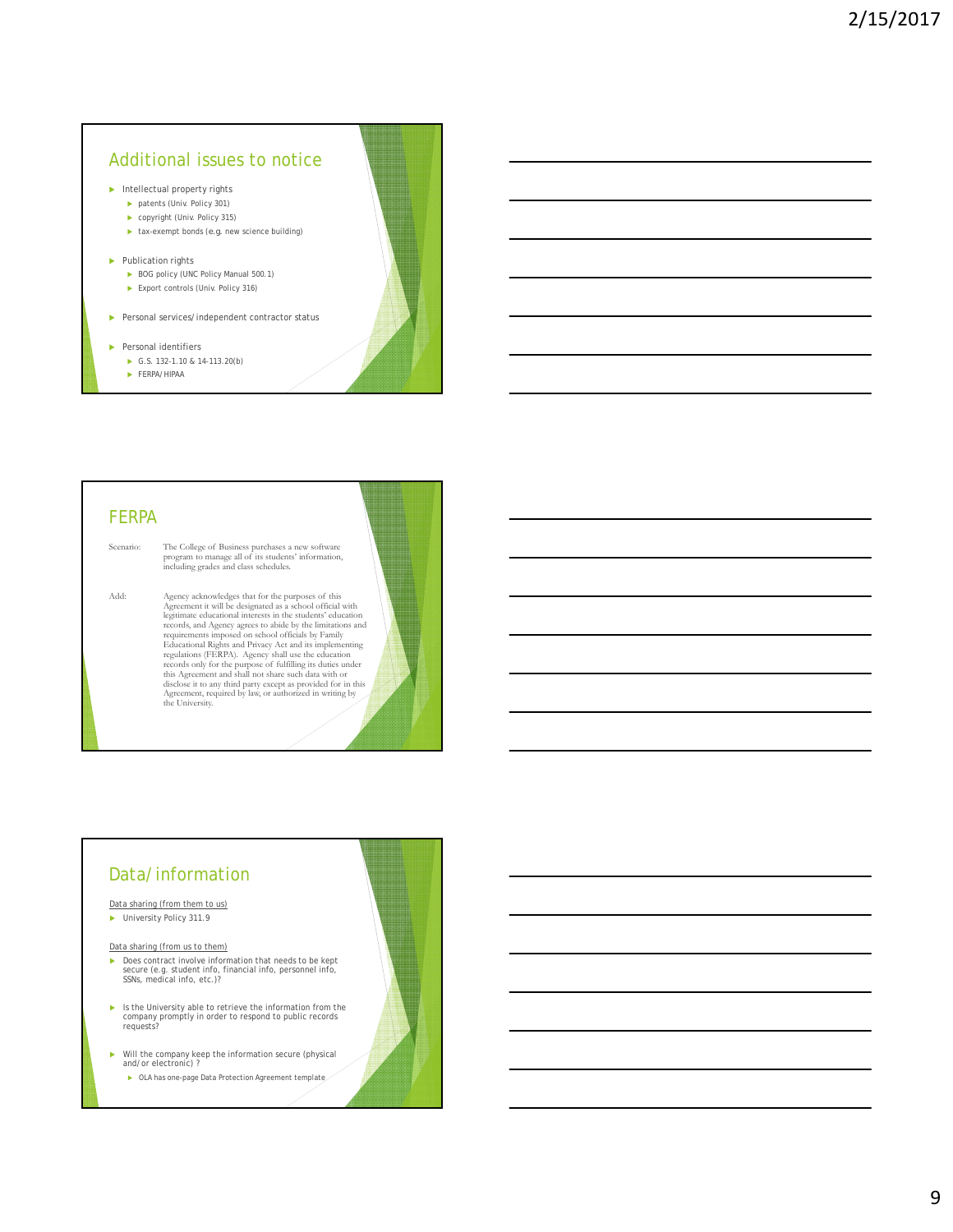#### Fairness/Common Sense

- Who is paying? How much and by when? (And what is being received in return?)
- ▶ Who can terminate? For what reasons?
- Are terms bilateral where they need to be?
- How will it be renewed? Auto-renew?
	- If we're paying and the commitment is longer than this budget year, we have to add clause re: state appropriations.

## **Signatures**

- Who signs for the university?
	- Refer to our signature authority chart
- What electronic/digital signatures are acceptable from the other party?
	- Refer to our guidance document
	- In general, pdfs of entire contract are okay; graphic images of signatures and/or typewritten signatures are not okay (unless secure software was used)